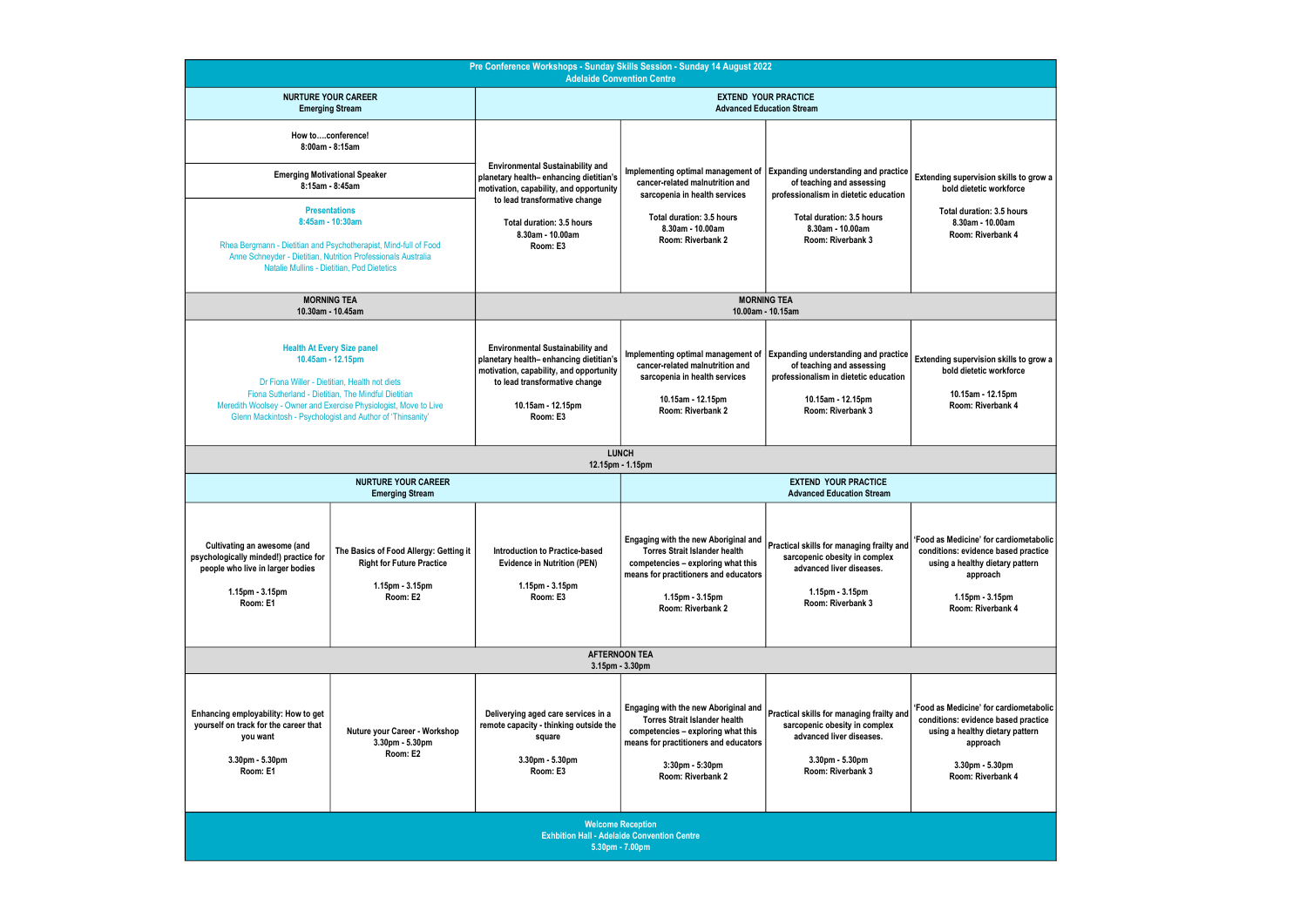

|                                                                                                                           |                                                      |                                                                                  |                                                                           | Day 1 - Monday 15 August 2022<br><b>Adelaide Convention Centre</b>                                                       |                                                                 |                                  |
|---------------------------------------------------------------------------------------------------------------------------|------------------------------------------------------|----------------------------------------------------------------------------------|---------------------------------------------------------------------------|--------------------------------------------------------------------------------------------------------------------------|-----------------------------------------------------------------|----------------------------------|
| <b>Breakfast Seminars</b><br>7:30am - 8:55am                                                                              |                                                      |                                                                                  |                                                                           |                                                                                                                          |                                                                 |                                  |
|                                                                                                                           |                                                      |                                                                                  |                                                                           | <b>Opening Ceremony</b><br>9.00am - 9.30am                                                                               |                                                                 |                                  |
|                                                                                                                           |                                                      |                                                                                  |                                                                           | <b>Lecture In Honour</b>                                                                                                 |                                                                 |                                  |
|                                                                                                                           |                                                      |                                                                                  |                                                                           | 9.30am - 10.30am                                                                                                         |                                                                 |                                  |
| <b>MORNING TEA &amp; Rapid Fire presentations</b><br>10.30 am - 11am                                                      |                                                      |                                                                                  |                                                                           |                                                                                                                          |                                                                 |                                  |
|                                                                                                                           |                                                      |                                                                                  |                                                                           | <b>Nurture Plenary</b>                                                                                                   |                                                                 |                                  |
|                                                                                                                           |                                                      |                                                                                  |                                                                           | 11.00am - 12.30pm                                                                                                        |                                                                 |                                  |
| Janeane Dart -Senior Lecturer and PhD Candidate, Monash University<br>Sarah Pennell - General Manager, Foodbank Australia |                                                      |                                                                                  |                                                                           |                                                                                                                          |                                                                 |                                  |
| <b>LUNCH &amp; Rapid Fire presentations</b><br>12.30pm - 1.30pm                                                           |                                                      |                                                                                  |                                                                           |                                                                                                                          |                                                                 |                                  |
| <b>Stream: Aboriginal and Torres Strait</b><br>Islander health and nutrition                                              | <b>Stream: Public Health nutrition</b><br>Session 1  | Stream: Managing clinical conditions 1:<br>Cancer and gastrointestinal disorders | <b>Stream: Teaching/Education</b><br>Session 1                            | Stream: Childhood and youth nutrition and<br>research                                                                    | <b>Stream: Food service and Environmental</b><br>sustainability | Seminar: E                       |
| 1.30pm - 3pm                                                                                                              | 1.30pm - 3pm                                         | 1.30pm - 3pm                                                                     | 1.30pm - 3pm                                                              | 1.30pm - 3pm                                                                                                             | 1.30pm - 3pm                                                    |                                  |
| <b>AFTERNOON TEA &amp; Rapid Fire presentations</b><br>3pm - 3.30pm                                                       |                                                      |                                                                                  |                                                                           |                                                                                                                          |                                                                 |                                  |
| Stream: Diabetes and weight mangement<br>3.30pm - 5pm                                                                     | <b>Stream: Support your practice</b><br>3.30pm - 5pm | Stream: Critical, Hospital and Home care<br>3.30pm - 5pm                         | Stream: Eating Disorders and food allergy/<br>sensitivity<br>3.30pm - 5pm | <b>Stream: Malnutrition</b><br>3.30pm - 5pm                                                                              | Stream: Food supply, policy and regulation<br>3.30pm - 5pm      | Seminar: Ve<br>Diets (VLC<br>Ove |
|                                                                                                                           |                                                      |                                                                                  |                                                                           | Dietitians Australia Interest Group Meetings<br>5pm - 6pm                                                                |                                                                 |                                  |
|                                                                                                                           |                                                      |                                                                                  |                                                                           | <b>Conference Dinner</b><br><b>Dietitians Australia Awards Ceremony</b><br>7.00pm onwards<br><b>National Wine Centre</b> |                                                                 |                                  |